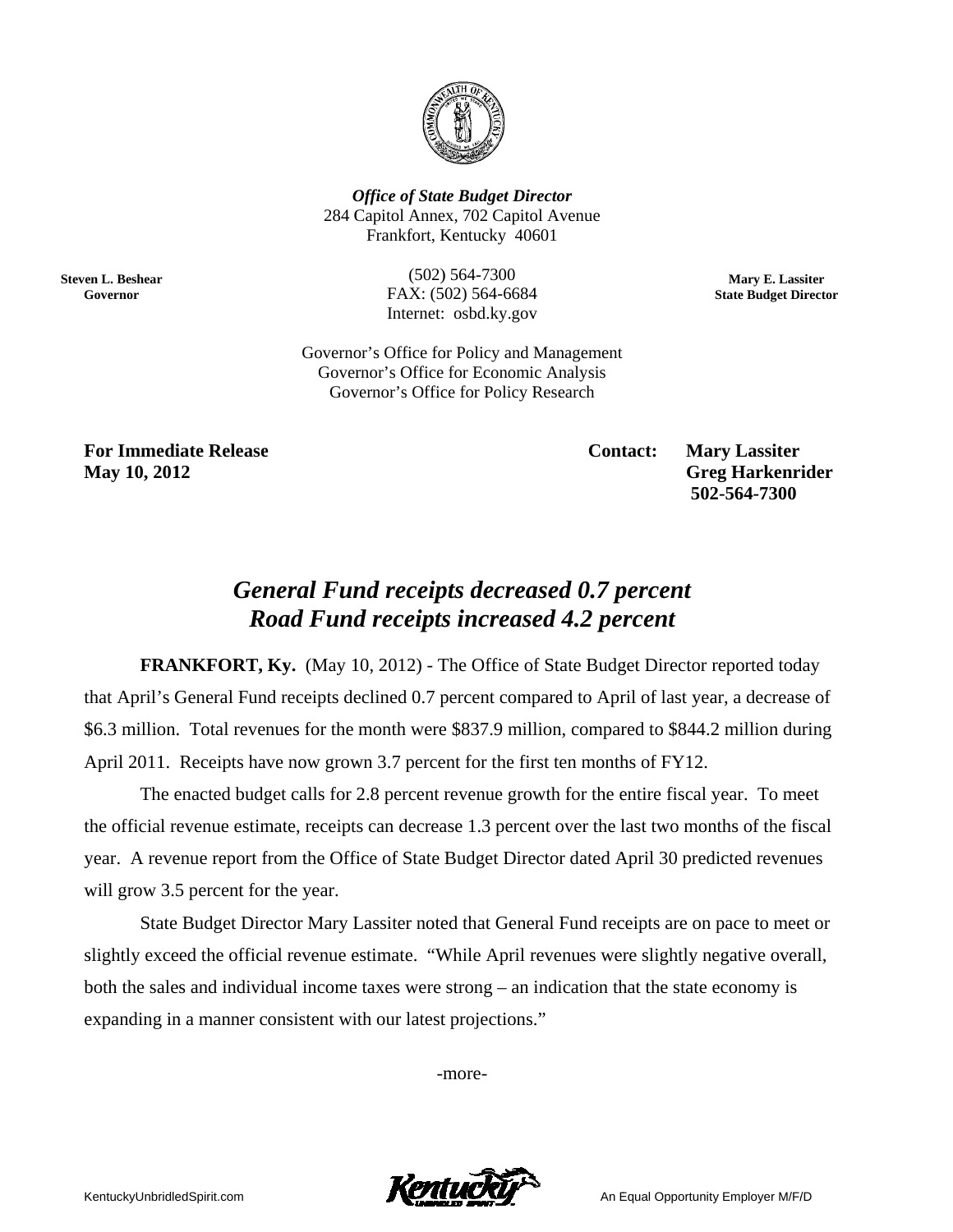Among the major accounts:

- Sales and use tax receipts increased 4.3 percent for the month and have grown 5.1 percent year-to-date.
- Corporation income tax receipts fell 3.5 percent but have increased 38.2 percent for the year.
- Individual income tax collections rose 2.2 percent in April and have grown 2.4 percent through the first ten months of FY12.
- Property tax collections fell 2.6 percent but have grown 4.9 percent year-to-date.
- Cigarette tax receipts fell over 22 percent in April and have now fallen 6.0 percent yearto-date.
- Coal severance tax receipts fell 26.6 percent for the month but are up 5.0 percent through the first ten months of the fiscal year.

Road Fund receipts grew 4.2 percent in April 2012 with collections of \$121.0 million, an increase of \$4.9 million over April 2011 levels. The official Road Fund revenue estimate calls for an increase in revenues of 5.5 percent for the fiscal year. Based on year-to-date tax collections, revenues can decline 1.3 percent for the remainder of FY12 and meet the estimate. The April 30 internal estimate predicted revenues will grow 6.6 percent for the year. Among the accounts, motor fuels taxes rose 8.6 percent, motor vehicle usage taxes increased 8.3 percent, and license and privilege receipts declined 16.1 percent.

-30-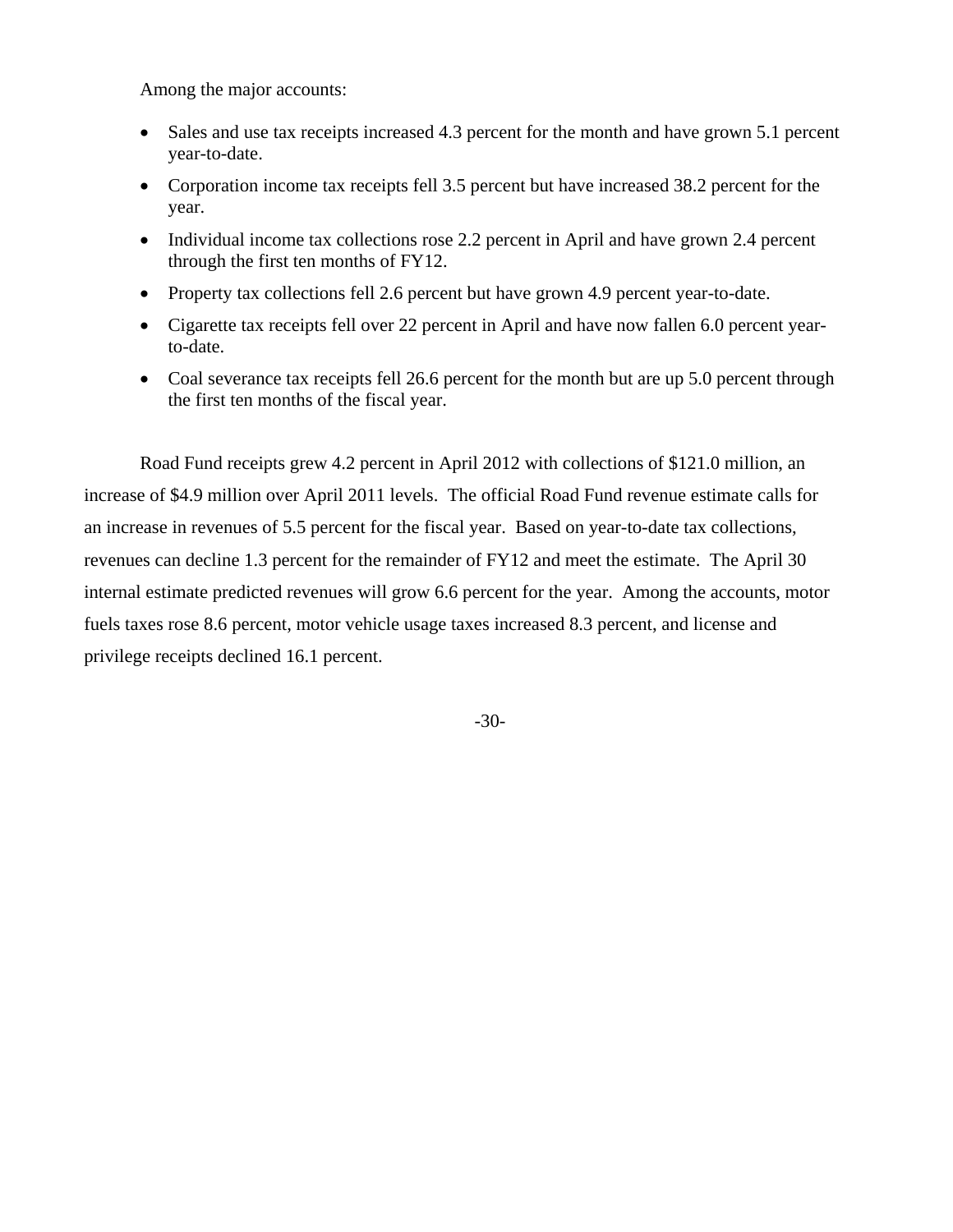## Volume 51 Number 10

## **KENTUCKY STATE GOVERNMENT REVENUE 1. GENERAL FUND REVENUE**

|                                        |               | <b>APRIL</b>  |           | <b>JULY THROUGH APRIL</b> |                 |          |
|----------------------------------------|---------------|---------------|-----------|---------------------------|-----------------|----------|
|                                        | 2012          | 2011          | % Change  | FY 2012                   | FY 2011         | % Change |
| <b>TOTAL GENERAL FUND</b>              | \$837,942,127 | \$844,158,168 | $-0.7%$   | \$7,439,415,326           | \$7,170,768,694 | 3.7%     |
| <b>Tax Receipts</b>                    | \$812,732,794 | \$820,401,658 | $-0.9%$   | \$7,190,728,186           | \$6,925,600,598 | 3.8%     |
| <b>Sales and Gross Receipts</b>        | \$305,748,335 | \$302,939,973 | 0.9%      | \$3,003,216,452           | \$2,889,922,166 | 3.9%     |
| <b>Beer Consumption</b>                | 313,067       | 423,608       | $-26.1%$  | 4,740,130                 | 4,942,287       | $-4.1%$  |
| <b>Beer Wholesale</b>                  | 2.652.987     | 3,157,082     | $-16.0%$  | 41,820,906                | 42,062,225      | $-0.6%$  |
| Cigarette                              | 17,546,810    | 22,579,529    | $-22.3%$  | 202,915,891               | 215,771,024     | $-6.0\%$ |
| <b>Distilled Spirits Case Sales</b>    | 9,063         | 10,201        | $-11.2%$  | 96,285                    | (252, 033)      | $---$    |
| <b>Distilled Spirits Consumption</b>   | 875,903       | 1,008,632     | $-13.2%$  | 9,335,458                 | 9,074,059       | 2.9%     |
| Distilled Spirits Wholesale            | 2,325,838     | 2,655,304     | $-12.4%$  | 24,342,934                | 23,317,545      | 4.4%     |
| Insurance Premium                      | 293,010       | 278,479       | 5.2%      | 90,968,939                | 87,952,051      | 3.4%     |
| Pari-Mutuel                            | 124,092       | 157,984       | $-21.5%$  | 1,853,562                 | 3,057,967       | $-39.4%$ |
| Race Track Admission                   | 0             | 0             | $---$     | 158,348                   | 148,623         | 6.5%     |
| Sales and Use                          | 275,715,515   | 264,248,044   | 4.3%      | 2,543,231,679             | 2,420,424,217   | 5.1%     |
| Wine Consumption                       | 190,106       | 225,702       | $-15.8%$  | 2,254,064                 | 2,146,351       | 5.0%     |
| Wine Wholesale                         | 960,283       | 1,156,136     | $-16.9%$  | 11,652,014                | 11,434,138      | 1.9%     |
| <b>Telecommunications Tax</b>          | 3,152,535     | 5,202,671     | $-39.4%$  | 52,054,973                | 51,931,659      | 0.2%     |
| <b>Other Tobacco Products</b>          | 1,583,561     | 1,828,301     | $-13.4%$  | 17,763,690                | 17,795,704      | $-0.2\%$ |
| <b>Floor Stock Tax</b>                 | 5,567         | 8,299         | $-32.9%$  | 27,580                    | 116,350         | $-76.3%$ |
| License and Privilege                  | \$57,652,560  | \$72,947,807  | $-21.0%$  | \$545,328,600             | \$551,142,324   | $-1.1%$  |
| Alc. Bev. License Suspension           | 22,830        | 15,118        | 51.0%     | 226,035                   | 317,725         | $-28.9%$ |
| Coal Severance                         | 16,391,001    | 22,326,002    | $-26.6%$  | 249,119,663               | 237,284,197     | 5.0%     |
| <b>Corporation License</b>             | 4,138,181     | 186,408       | 2120.0%   | 4,570,346                 | 10,428,550      | $-56.2%$ |
| <b>Corporation Organization</b>        | 56,830        | $\Omega$      | ---       | 91,589                    | 56,400          | 62.4%    |
| <b>Occupational Licenses</b>           | 16,472        | 22,379        | $-26.4%$  | 85,804                    | 121,750         | $-29.5%$ |
| Oil Production                         | 496,538       | 540,771       | $-8.2%$   | 9,437,047                 | 6,259,540       | 50.8%    |
| Race Track License                     | 0             | 0             | $---$     | 206,375                   | 216,450         | $-4.7%$  |
| <b>Bank Franchise Tax</b>              | 469,187       | 9,901,657     | $-95.3%$  | 93,062,519                | 88,267,129      | 5.4%     |
| <b>Driver License Fees</b>             | 49,942        | 56,788        | $-12.1%$  | 505,789                   | 511,354         | $-1.1%$  |
| <b>Minerals Severance</b>              | 618,832       | 1,192,140     | $-48.1%$  | 10,928,436                | 11,298,113      | $-3.3%$  |
| Natural Gas Severance                  | 1,441,867     | 2,400,435     | $-39.9%$  | 19,549,047                | 20,311,590      | $-3.8%$  |
| <b>Limited Liability Entity</b>        | 33,950,881    | 36,306,108    | $-6.5%$   | 157,545,950               | 176,069,526     | $-10.5%$ |
| Income                                 | \$422,199,873 | \$414,515,601 | 1.9%      | \$3,067,568,959           | \$2,933,631,568 | 4.6%     |
| Corporation                            | 23,751,834    | 24,603,086    | $-3.5%$   | 243,543,869               | 176, 170, 762   | 38.2%    |
| Individual                             | 398,448,039   | 389,912,515   | 2.2%      | 2,824,025,090             | 2,757,460,806   | 2.4%     |
| Property                               | \$20,893,047  | \$21,459,463  | $-2.6%$   | \$512,419,759             | \$488,278,786   | 4.9%     |
| <b>Building &amp; Loan Association</b> | 20,000        | 8,944         | 123.6%    | (26, 134)                 | 218,723         | $  -$    |
| General - Real                         | 2,622,784     | 4,597,651     | $-43.0%$  | 247,796,355               | 244,260,160     | 1.4%     |
| General - Tangible                     | 17,756,544    | 11,073,810    | 60.3%     | 189,894,714               | 170,544,613     | 11.3%    |
| Omitted & Delinquent                   | (1,061,392)   | (4,219,631)   | $---$     | 14,808,229                | 25,149,308      | $-41.1%$ |
| <b>Public Service</b>                  | 1,549,633     | 9,987,588     | $-84.5%$  | 58,618,234                | 46,800,350      | 25.3%    |
| Other                                  | 5,478         | 11,101        | $-50.7%$  | 1,328,361                 | 1,305,633       | 1.7%     |
| Inheritance                            | \$3,298,112   | \$5,413,539   | $-39.1%$  | \$33,799,122              | \$34,717,320    | $-2.6%$  |
| Miscellaneous                          | \$2,940,866   | \$3,125,275   | $-5.9%$   | \$28,395,295              | \$27,908,433    | 1.7%     |
| <b>Legal Process</b>                   | 1,803,387     | 1,988,184     | $-9.3%$   | 16,757,691                | 17,096,571      | $-2.0\%$ |
| T. V. A. In Lieu Payments              | 1,134,988     | 1,134,733     | 0.0%      | 11,572,136                | 10,722,557      | 7.9%     |
| Other                                  | 2,491         | 2,358         | 5.6%      | 65,468                    | 89,304          | $-26.7%$ |
| <b>Nontax Receipts</b>                 | \$25,111,991  | \$23,719,092  | 5.9%      | \$246,382,510             | \$241,667,119   | 2.0%     |
| <b>Departmental Fees</b>               | 2,595,629     | 2,821,176     | $-8.0%$   | 21,570,989                | 23,832,762      | $-9.5%$  |
| PSC Assessment Fee                     | 160           | 245           | $-34.7%$  | 5,438,134                 | 8,728,458       | $-37.7%$ |
| Fines & Forfeitures                    | 2,308,154     | 2,533,943     | $-8.9%$   | 21,417,317                | 22,188,087      | $-3.5%$  |
| Interest on Investments                | 38,840        | 50,826        | $-23.6%$  | 600,551                   | 561,496         | 7.0%     |
| Lottery                                | 18,000,000    | 17,677,561    | 1.8%      | 173,971,122               | 161, 177, 561   | 7.9%     |
| Sale of NOx Credits                    | 0             | 4,125         | $-100.0%$ | 20,000                    | 26,638          | $-24.9%$ |
| Miscellaneous                          | 2,169,208     | 631,214       | 243.7%    | 23,364,397                | 25, 152, 117    | $-7.1%$  |
| <b>Redeposit of State Funds</b>        | \$97,342      | \$37,418      | 160.2%    | \$2,304,630               | \$3,500,977     | $-34.2%$ |